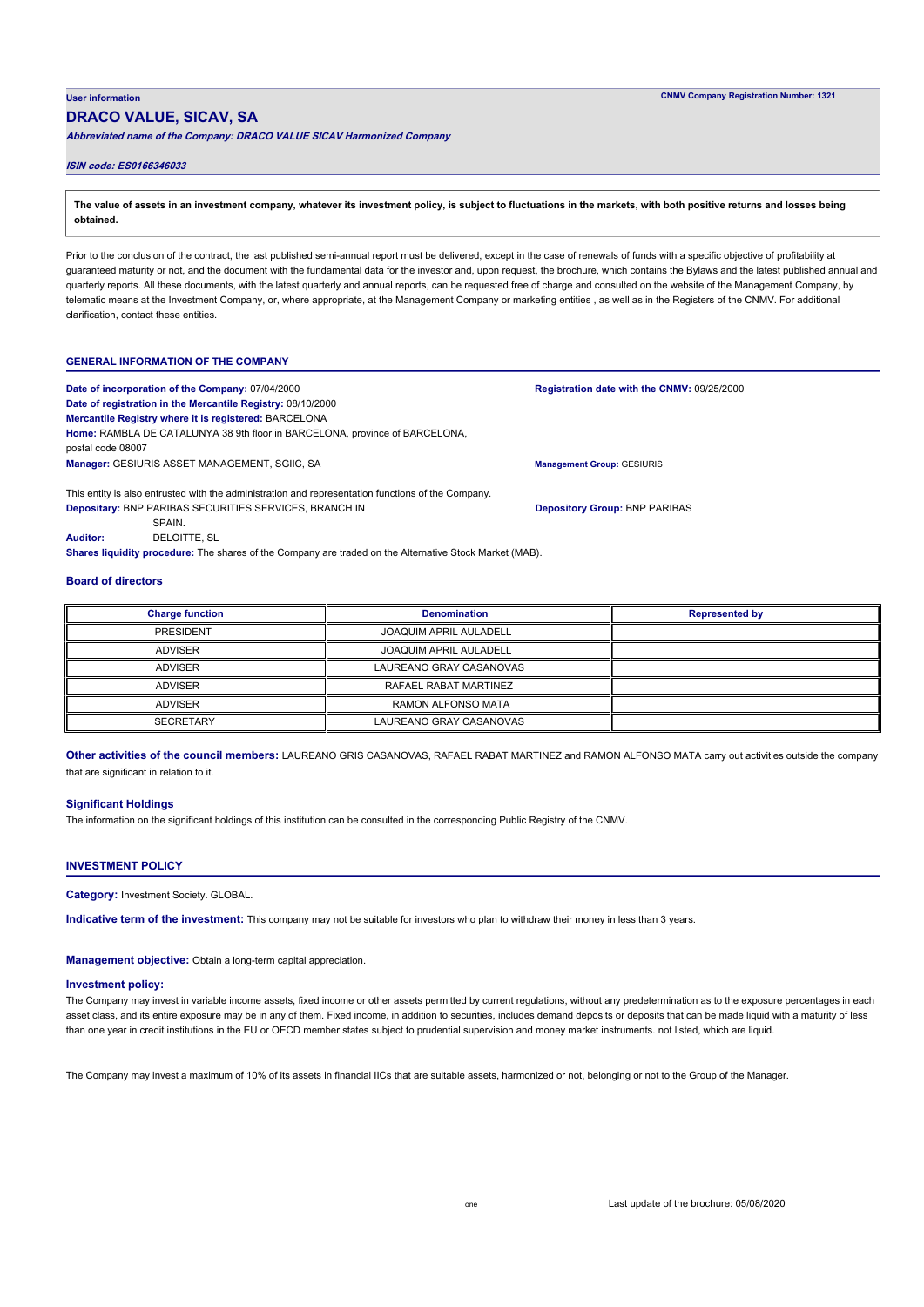There is no predetermined objective or maximum limits regarding the distribution of assets by type of issuer (public or private), nor by issue / issuer rating, nor duration, nor by market capitalization, nor by currency, nor by sector economic, nor by country. It will be possible to invest in emerging countries. Exposure to currency risk can reach 100% of equity. The Company does not have any benchmark index in its management.

More than 35% of the equity may be invested in securities issued or guaranteed by an EU State, an Autonomous Community, a Local Entity, the International Organizations of which Spain is a member and States with solvency not less than that of Spain.

The IIC diversifies the investments in the aforementioned assets in at least six different issues. The investment in securities of the same issue does not exceed 30% of the assets of the IIC.

It is possible to operate with derivatives traded on organized derivatives markets for the purpose of hedging and investment. This operation involves risks due to the possibility that the coverage is not perfect and due to the leverage that they entail. The maximum degree of exposure to market risk through derivative financial instruments is the amount of equity.

Up to a combined maximum of 10% of the equity may be invested in assets that could introduce a greater risk than the rest of the investments as a consequence of their characteristics, among others, of liquidity, type of issuer or degree of investor protection. Specifically, you can invest in:

- Shares and fixed income assets admitted to trading on any market or trading system that does not have similar characteristics to the official Spanish markets or is not subject to regulation or that has other mechanisms that guarantee its liquidity at least with the same frequency with which the investment IIC attends the reimbursements. Assets and markets will<br>be selected looking for investment or

- The shares and participations, when they are transferable, of the regulated venture capital entities, managed or not by entities of the same group as the Management Company.

## **Additional information on investments:**

The SICAV will apply the commitment methodology to measure the exposure to market risks associated with trading with derivative financial instruments.

The company may use efficient portfolio management techniques, specifically, temporary acquisition or transfer of assets (mostly Spanish public debt and, where appropriate, any asset compatible with the company's investment policy) that will usually be contracted with the depositary, and in a timely manner with other entities. Given that it is intended to collateralize the temporary acquisition of assets for the full amount, the counterparty risk for this operation will be mitigated. The maximum term of these operations will be up to 180 days.

The purpose of the repos will be to manage the liquidity needs of the company. In any case, these operations will be adjusted to the limits of counterparty risk and diversification established in the regulations. The compa derived from this operation, in accordance with the settlement conditions and commissions established with the entities with which they are contracted, be it the depositary entity or a third entity, (which will be a financ or OECD subject to prudential supervision). The use of these techniques, in any case, will be carried out in the best interest of the IIC. The operation in order to manage the portfolio more efficiently is economically ade the sense that it is effective in relation to its cost. The company will receive the quarantees and / or collaterals necessary to mitigate the counterparty risk as much as possible due to the use of efficient portfolio man Collateral, where applicable, will generally be made up of liquid assets and margins ("haircuts") will be applied in their calculation according to market practices based on their characteristics (credit quality, term, etc reinvested in the assets established by current requiations, which implies the assumption of interest rate, market and credit risk, it will generally be made up of liquid assets and margins ("haircuts") will be applied in market practices based on their characteristics (credit quality, term, etc.); or, for cash, which may be reinvested in the assets established by current requlations, which implies the assumption of interest rate, market an be made up of liquid assets and margins ("haircuts") will be applied in its calculation according to market practices based on their characteristics (credit quality, term, etc.); or, for cash, which may be reinvested in th regulations, which implies the assumption of interest rate, market and credit risk.

Operations with derivative financial instruments will be carried out directly according to the means of the management company, and indirectly through the IICs in which the company invests.

The SICAV complies with Directive 2009/65 / EC.

The company invests in other Collective Investment Institutions, however it may not invest more than 10% of the equity in them.

## **The composition of the portfolio can be found in the periodic reports.**

### **RISK AND REMUNERATION PROFILE**

The investments described may entail, among others, a risk of the variable income market, interest rate, exchange rate, investment in emerging countries, geographic or sectoral concentration, credit, liquidity, as well as by use derivative financial instruments.

All these risks are reflected together in the following numerical risk indicator:

| Potentially lower performance |            |     | Potentially higher performance • Category "1" does not mean that the investment is |                          |  |  |  |
|-------------------------------|------------|-----|------------------------------------------------------------------------------------|--------------------------|--|--|--|
| $\bullet$                     | Lower risk |     |                                                                                    | Higher risk • risk free. |  |  |  |
|                               | one        | two |                                                                                    |                          |  |  |  |

This data is indicative of the risk of the company which, however, may not constitute a reliable indication of the future risk profile of the company. Also, there is no quarantee that the indicated category will remain unchanged and may change over time.

Why in this category ?: The level of risk is mainly justified by its degree of exposure to equities, fixed income and non-euro currency.

Market risk: Market risk is a general risk that exists from investing in any type of asset. The price of assets depends especially on the performance of the financial markets, as well as the economic evolution of the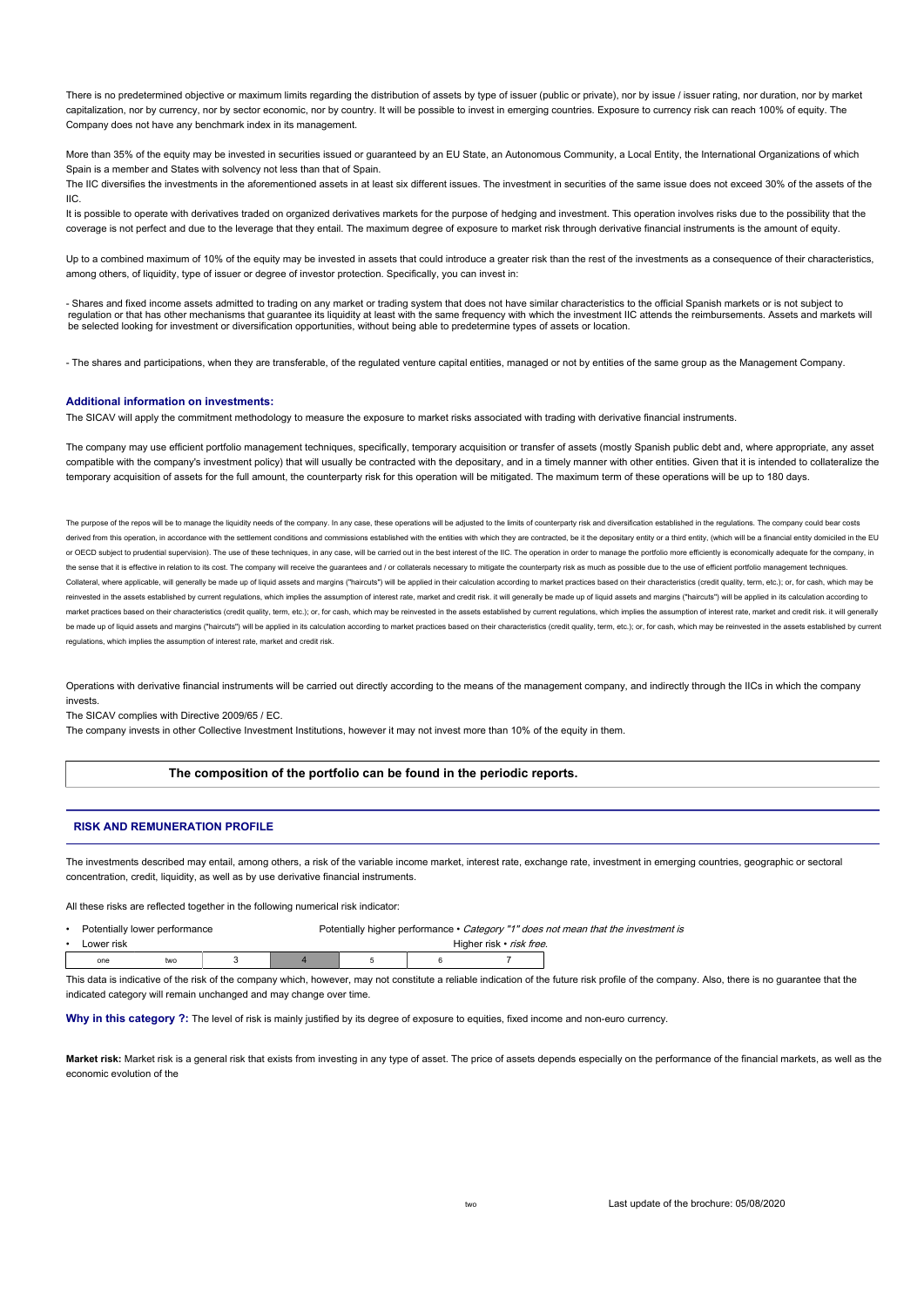issuers that, for their part, are influenced by the general situation of the world economy and by political and economic circumstances within the respective countries. In particular, investments entail:

- Market risk for investment in variable income: Derived from the variations in the price of variable income assets. The equity market generally presents high volatility, which determines that the price of equity assets may fluctuate significantly.

- Interest rate risk: Variations or fluctuations in interest rates affect the price of fixed income assets. In general, increases in interest rates negatively affect the price of these assets, while lower rates determine increases in their price. The sensitivity of changes in the price of fixed income securities to fluctuations in interest rates is the greater the longer their maturity period.

- Exchange rate risk: As a result of investing in assets denominated in currencies other than the reference currency of the share, a risk derived from exchange rate fluctuations is assumed.

**Investment risk in emerging countries:** Investments in emerging markets can be more volatile than investments in developed markets. Some of these countries may have relatively unstable governments, economies based on few industries, and securities markets in which a limited number of industries are traded. The risk of nationalization or expropriation of assets, and of social, political and economic instability is higher in emerging markets than in developed markets. Stock markets in emerging countries tend to have a considerably lower turnover than in a developed market, causing a lack of liquidity and high price volatility.

**Risk of geographic or sectoral concentration:** The concentration of a significant part of the investments in a single country or in a limited number of countries determines that the risk is assumed that the economic, political and social conditions of those countries have a significant impact on the profitability of the investment. Similarly, the profitability of a company that concentrates its investments in one economic sector or a limited number of sectors will be closely linked to the profitability of companies in those sectors. Companies in the same sector often face the same obstacles, problems and regulatory burdens, so the price of their securities can react in a similar and more harmonized way to these or other market conditions.

Credit risk: Investing in fixed income assets carries a credit risk relative to the issuer and / or the issue. Credit risk is the risk that the issuer will not be able to meet the payment of principal and interest when they are due. Credit rating agencies assign credit ratings to certain fixed income issuers / issues to indicate their probable credit risk. Generally, the price of a fixed income security will fall if the obligation to pay principal or interest is defaulted, if rating agencies downgrade the issuer or issue's credit rating, or if other news affects the perception of the debt. market your credit risk. Issuers and issues with a high credit rating have low credit risk while issuers and issues with a medium credit rating have moderate credit risk. The lack of credit rating requirements for the issuers of fixed income securities or the selection of issuers or issues with low credit rating determines the assumption of a high credit risk.

**Liquidity risk:** Investing in small capitalization securities and / or in markets with a small size and limited trading volume can deprive investments of liquidity, which can negatively influence the price conditions under which the company may be forced to sell, buy or modify their positions.

#### **Risks for investment in derivative financial instruments:**

The use of financial derivative instruments, even as hedging of cash investments, also carries risks, such as the possibility that there is an imperfect correlation between the movement of the value of derivative contracts and the items to be hedged, which can give place where it does not have all the expected success.

Investments in derivative financial instruments carry additional risks to those of cash investments due to the leverage that they entail, which makes them particularly sensitive to changes in the price of the underlying asset and can multiply losses in the value of the portfolio.

Others: As a consequence, the net asset value of the share may be highly volatile. The investments of this company are subject to the above risks both directly and indirectly through its investments in other UCITS.

## **INFORMATION ON THE PROCEDURE FOR TRADING THE SHARES**

The shareholder may subscribe and redeem his shares on a daily basis.

The trading of shares through the Alternative Stock Market may be carried out in two ways: On the one hand, the fixing method, an auction system with the setting of two prices at 12 noon and 4 p.m. On the other hand, the method of communication of operations at net asset value:

The net asset value applicable to the purchase and sale orders entered until 4:00 p.m. on day D, will be that corresponding to D. The Management Company or, where appropriate, the SICAV, will notify the MAB before 3:00 p.m. on day D + 1, the net asset value of day D. In the case of transfers, the shareholder must take into account the specialties of its regime regarding subscriptions and reimbursements.

# **COMMERCIAL INFORMATION**

**Share denomination currency: euros. Main marketers:** This action is accumulation, that is to say, the obtained returns are reinvested. Those legally authorized entities with which a contract of commercialization. It may also be done through any legally authorized entity in this regard.

### **FEES AND EXPENSES**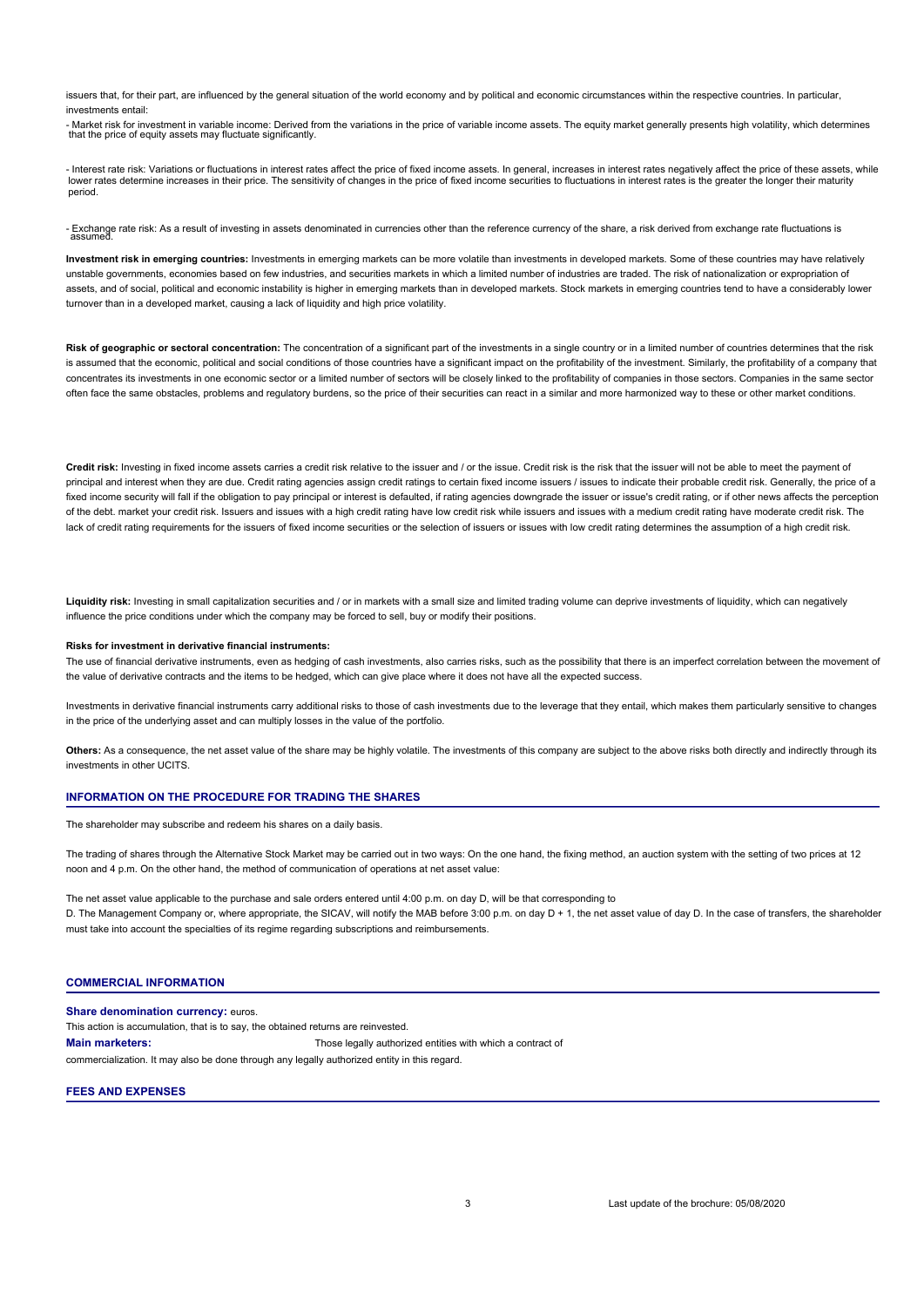| Commissions applied                                                                                                   | Percentage, | Calculation base | Sections / terms |  |  |  |
|-----------------------------------------------------------------------------------------------------------------------|-------------|------------------|------------------|--|--|--|
| Management (annual)                                                                                                   |             |                  |                  |  |  |  |
| Applied directly to society                                                                                           | 1.5%        | Heritage         |                  |  |  |  |
|                                                                                                                       | 10%         | Results          |                  |  |  |  |
| Indirectly applied to the company (*) Custodian (annual)                                                              | 3%          | Heritage         |                  |  |  |  |
|                                                                                                                       |             |                  |                  |  |  |  |
| Directly applied to society Indirectly applied to society (*)                                                         | 0.065%      | Heritage         |                  |  |  |  |
|                                                                                                                       | 0.4%        | Heritage         |                  |  |  |  |
| $\sqrt{2}$ Marrier and a contract of the contract in the discrete state of the following contract $\sim$ 110 $\sigma$ |             |                  |                  |  |  |  |

num annual percentage supported indirectly as a result of the investment in IIC.

The variable management commission will be 10%, provided that the returns are above 5% (Hurdle Rate), and above the water mark (Hight Watermark), that is, when the net asset value is higher than any other previously achieved in years in which there was a management commission on results. Notwithstanding the foregoing, the net asset value reached by the SICAV will only bind the SGIIC for periods of three years.

This commission is accrued daily and is settled annually or on a different date in the event of termination of the management contract. Regardless of these commissions, the company may bear the following expenses: auditing, CNMV fees, intermediation, settlement, financial expenses for loans and overdrafts and financial analysis service on investments. In addition the Company may bear expenses derived from commercial procedures, fees from the MAB and the Accounting Registry of the shares, international custody and legal advice expenses, as well as those expenses necessary for the normal development of the company's activity

and, in particular, expenses related to claiming withholdings at source in countries subject to Double Taxation Agreements with Spain.

# **INFORMATION ON EXPENSES AND PROFITABILITY Current**

### **expenses indicator**

These expenses are used to defray the operating costs of the collective investment institution, including, where appropriate, marketing and distribution. Such expenses reduce the growth potential of the investment.

| 1.60% |  |
|-------|--|
|       |  |

These expenses indicate in a single figure all the annual expenses and other payments taken from the assets of the collective investment institution during the year. It does not include commissions and / or discounts for subscription and / or reimbursement or commissions on results. The figure shown here for ongoing charges is an estimate of those charges. modification of commissions. However, this amount may vary from year to year. The annual report of the IIC corresponding to each year will present in detail the exact expenses charged.

# **Historical profitability graph**



Data updated according to the latest available annual report.

# **OTHER INFORMATION**

This document contains the information necessary for the investor to make a well-founded judgment about the investment that is proposed. Please read it carefully, and if necessary, get professional advice. The information in this brochure may be modified in the future. Said modifications will be made public in the legally established manner.

The registration of the prospectus by the CNMV will not imply a recommendation to subscribe the shares to which it refers, or any pronouncement on the solvency of the company or the profitability or quality of the shares offered.

## **Periodic information regime**

The Company, or where appropriate, its Management Company, the entity in charge of the registration and custody of the shares or the trading entity must send each shareholder, at the end of the financial year, a statement of their position in the Company. When the shareholder expressly requests it, said document may be sent to him by telematic means.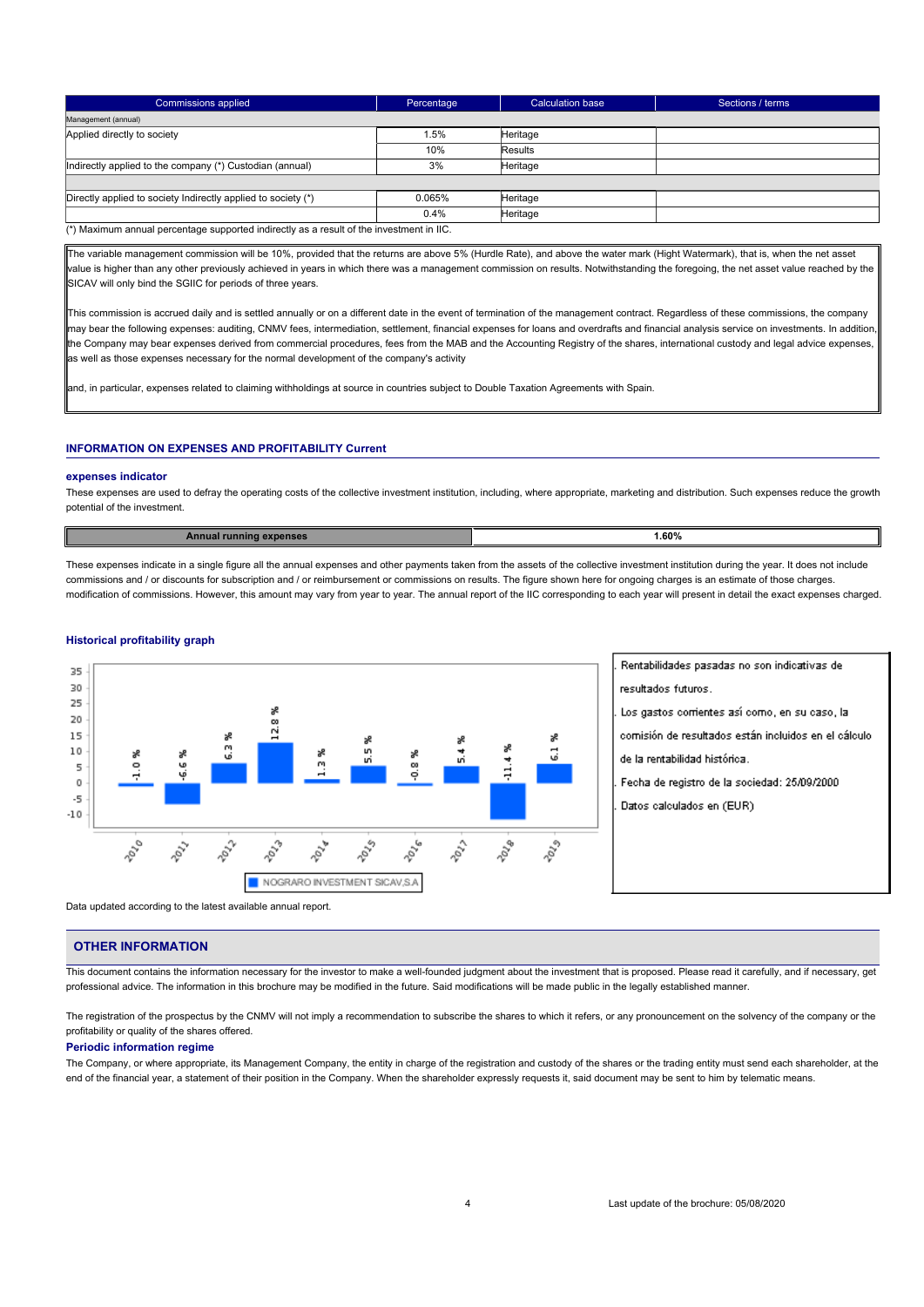The Company, or where appropriate, its Management Company, the Custodian or the marketing entity will send the successive annual and semi-annual reports to shareholders free of charge by telematic means, unless they expressly waive it, and also the quarterly reports to those shareholders. that expressly request it.

#### **Taxation**

The taxation of the returns obtained by the shareholders will depend on the tax legislation applicable to their personal situation. In case of doubt, it is recommended to request professional advice. The returns obtained by Investment Companies are taxed at 1% in Corporate Tax. The returns obtained by resident individuals as a result of the reimbursement or transfer of shares are considered capital gains, subject to withholding of 19% or capital losses. The income obtained by resident individuals as a result of the reimbursement or transfer of shares will be integrated, for the purposes of personal income tax, in the taxable base of savings. The taxable base of the savings, in the part that does not correspond, where appropriate,

€ 6,000, 21% from that figure to € 50,000 and 23% from € 50,000. All this without prejudice to the tax regime provided in current regulations that may be applicable to transfers between IICs. For the treatment of income obtained by legal persons, non-residents or with special regimes, the provisions of the legal regulations will be followed.

**Annual accounts:** The closing date of the annual accounts is December 31 of the calendar year. **Other information of interest to the company:** This Company can invest a 100% percentage in issues of low credit quality, therefore it has a very high credit risk.

## **INFORMATION ON THE CAPITAL OF THE INVESTMENT COMPANY**

## **Initial capital:** 2,500,000.00 euros.

**Maximum statutory capital:** 25,000,000.00 euros.

The shares are represented by means of book entries, with IBERCLEAR (SOCIEDAD DE SISTEMAS) being the entity in charge of keeping the accounting record.

The Board of Directors has received authorization from the General Meeting to purchase treasury shares until 20.00% of the share capital dated 07/24/2020.

The distribution of results will be made in the manner provided by the General Shareholders' Meeting in accordance with the applicable regulations.

Within the limits of the maximum statutory capital and the initial established, the Company may increase or decrease the outstanding shares through the sale or acquisition of the same. without the need for a resolution of the General Meeting.

The acquisition and sale operations carried out by the company on its own shares must be carried out at a price that, without involving any significant deviations from their net asset value, is unknown and it is impossible to estimate with certainty.

The results that are attributable to the acquisition and sale of its own shares may only be distributed when the equity, valued in accordance with current regulations, is greater than the paid-up share capital.

## **INFORMATION RELATING TO THE MANAGER AND RELATIONS WITH THE DEPOSITARY**

**GESIURIS ASSET MANAGEMENT, SGIIC, SA**

### **Constitution date:** 02/28/1986

**Registration date and registration number:** Registered on 06/20/1986 and number 37 in the corresponding CNMV registry.

**Registered office:** CEDACEROS, 9, 6ª PLANTA in MADRID, province of MADRID, postal code 28014.

According to the CNMV Registers, the subscribed capital amounts to 300,510.00 euros.

Significant holdings of the management company can be consulted in the CNMV Registries where it is registered.

**Delegation of internal control and administration functions of the Management Company:** The Management Company has delegated

the following functions related to the internal control of some or all of the IICs that it manages:

| DELEGATED FUNCTIONS | ENTITY OR NATURAL PERSON IN WHICH IT IS DELEGATED                |  |  |
|---------------------|------------------------------------------------------------------|--|--|
| Internal audit      | ' CONTROL.<br><b>FAND FINANCIAL</b><br>AUDIT<br>IIINTERNAL<br>5L |  |  |

The delegation of functions by the Management Company will not limit its responsibility with respect to compliance with the obligations established in the regulations in relation to the delegated activities.

#### **Information on related-party transactions:**

The Management Entity may carry out related-party transactions on behalf of the Institution as provided for in article 67 of the LIIC. For this, the Manager has adopted procedures, set out in its Internal Code of Conduct, to avoid conflicts of interest and ensure that related-party transactions are carried out in the exclusive interest of the Institution and at prices or under conditions equal to or better than those of the market. The periodic reports will include information on the related-party transactions carried out. In the event that the Management Company has delegated any of its functions to a third entity, the periodic reports will include the possible related-party transactions carried out on behalf of the company with said third entity or entities related to it.

**Remuneration policy:** The management company carries out a remuneration policy, the general principles of which have been established by the management body. Said policy, which complies with the principles set out in the LIIC, is in line with rational and effective risk management and does not induce the assumption of risks incompatible with the profile of the vehicles it manages. Detailed information and